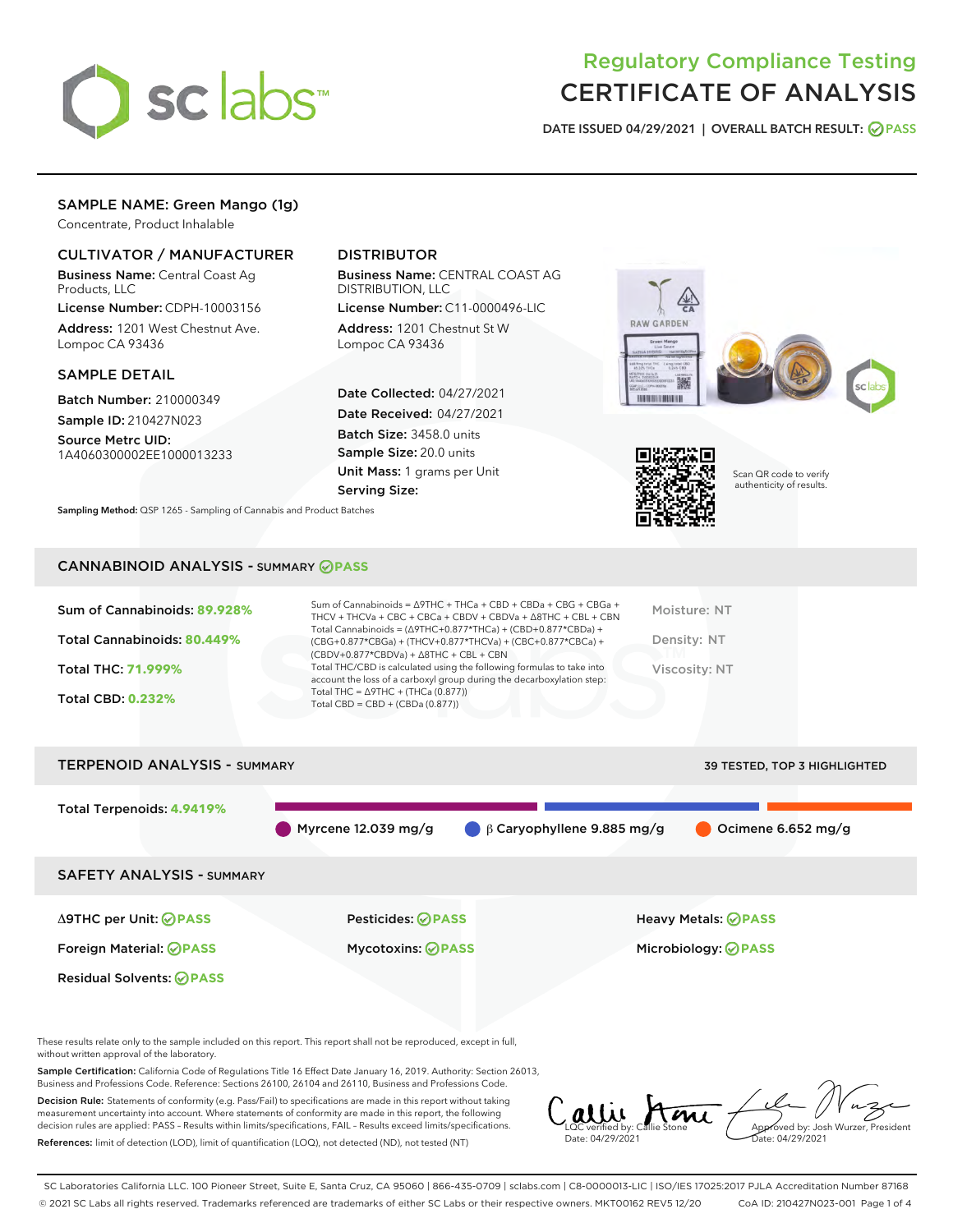



GREEN MANGO (1G) | DATE ISSUED 04/29/2021 | OVERALL BATCH RESULT: @ PASS

#### CANNABINOID TEST RESULTS - 04/29/2021 2 PASS

Tested by high-performance liquid chromatography with diode-array detection (HPLC-DAD). **Method:** QSP 1157 - Analysis of Cannabinoids by HPLC-DAD

#### TOTAL CANNABINOIDS: **80.449%**

Total Cannabinoids (Total THC) + (Total CBD) + (Total CBG) + (Total THCV) + (Total CBC) + (Total CBDV) + ∆8THC + CBL + CBN

TOTAL THC: **71.999%** Total THC (∆9THC+0.877\*THCa)

TOTAL CBD: **0.232%**

Total CBD (CBD+0.877\*CBDa)

TOTAL CBG: 6.08% Total CBG (CBG+0.877\*CBGa)

TOTAL THCV: 0.44% Total THCV (THCV+0.877\*THCVa)

TOTAL CBC: 1.698% Total CBC (CBC+0.877\*CBCa)

TOTAL CBDV: ND Total CBDV (CBDV+0.877\*CBDVa)

| <b>COMPOUND</b>  | LOD/LOQ<br>(mg/g)          | <b>MEASUREMENT</b><br><b>UNCERTAINTY</b><br>(mg/g) | <b>RESULT</b><br>(mg/g) | <b>RESULT</b><br>(%) |
|------------------|----------------------------|----------------------------------------------------|-------------------------|----------------------|
| <b>THCa</b>      | 0.05 / 0.14                | ±17.632                                            | 686.08                  | 68.608               |
| <b>A9THC</b>     | 0.06/0.26                  | ±4.070                                             | 118.30                  | 11.830               |
| <b>CBGa</b>      | 0.1 / 0.2                  | ±3.14                                              | 60.1                    | 6.01                 |
| <b>CBCa</b>      | 0.07/0.28                  | ±0.830                                             | 16.97                   | 1.697                |
| <b>CBG</b>       | 0.06/0.19                  | ±0.318                                             | 8.07                    | 0.807                |
| <b>THCVa</b>     | 0.07/0.20                  | ±0.239                                             | 5.02                    | 0.502                |
| <b>CBDa</b>      | 0.02/0.19                  | ±0.077                                             | 2.64                    | 0.264                |
| <b>CBC</b>       | 0.2/0.5                    | ±0.06                                              | 2.1                     | 0.21                 |
| $\triangle$ 8THC | 0.1/0.4                    | N/A                                                | <b>ND</b>               | <b>ND</b>            |
| <b>THCV</b>      | 0.1 / 0.2                  | N/A                                                | <b>ND</b>               | <b>ND</b>            |
| <b>CBD</b>       | 0.07/0.29                  | N/A                                                | <b>ND</b>               | <b>ND</b>            |
| <b>CBDV</b>      | 0.04/0.15                  | N/A                                                | <b>ND</b>               | <b>ND</b>            |
| <b>CBDVa</b>     | 0.03/0.53                  | N/A                                                | <b>ND</b>               | <b>ND</b>            |
| <b>CBL</b>       | 0.06 / 0.24                | N/A                                                | <b>ND</b>               | <b>ND</b>            |
| <b>CBN</b>       | 0.1/0.3                    | N/A                                                | <b>ND</b>               | <b>ND</b>            |
|                  | <b>SUM OF CANNABINOIDS</b> |                                                    | 899.28 mg/g             | 89.928%              |

#### **UNIT MASS: 1 grams per Unit**

| ∆9THC per Unit                        | 1120 per-package limit     | 118.30 mg/unit<br><b>PASS</b> |  |  |
|---------------------------------------|----------------------------|-------------------------------|--|--|
| <b>Total THC per Unit</b>             |                            | 719.99 mg/unit                |  |  |
| <b>CBD per Unit</b>                   |                            | <b>ND</b>                     |  |  |
| <b>Total CBD per Unit</b>             |                            | $2.32$ mg/unit                |  |  |
| Sum of Cannabinoids<br>per Unit       |                            | 899.28 mg/unit                |  |  |
| <b>Total Cannabinoids</b><br>per Unit |                            | 804.49 mg/unit                |  |  |
| <b>MOISTURE TEST RESULT</b>           | <b>DENSITY TEST RESULT</b> | <b>VISCOSITY TEST RESULT</b>  |  |  |

Not Tested

Not Tested

Not Tested

#### TERPENOID TEST RESULTS - 04/29/2021

Terpene analysis utilizing gas chromatography-flame ionization detection (GC-FID). **Method:** QSP 1192 - Analysis of Terpenoids by GC-FID

| <b>COMPOUND</b>         | LOD/LOQ<br>(mg/g) | <b>MEASUREMENT</b><br><b>UNCERTAINTY</b><br>(mg/g) | <b>RESULT</b><br>(mg/g)                         | <b>RESULT</b><br>(%) |
|-------------------------|-------------------|----------------------------------------------------|-------------------------------------------------|----------------------|
| <b>Myrcene</b>          | 0.008 / 0.025     | ±0.1553                                            | 12.039                                          | 1.2039               |
| $\upbeta$ Caryophyllene | 0.004 / 0.012     | ±0.3519                                            | 9.885                                           | 0.9885               |
| Ocimene                 | 0.011 / 0.038     | ±0.2135                                            | 6.652                                           | 0.6652               |
| Limonene                | 0.005 / 0.016     | ±0.0927                                            | 6.481                                           | 0.6481               |
| $\alpha$ Humulene       | 0.009/0.029       | ±0.1144                                            | 3.563                                           | 0.3563               |
| Linalool                | 0.009 / 0.032     | ±0.0984                                            | 2.589                                           | 0.2589               |
| trans-β-Farnesene       | 0.008 / 0.025     | ±0.0803                                            | 2.262                                           | 0.2262               |
| $\alpha$ Bisabolol      | 0.008 / 0.026     | ±0.1060                                            | 1.985                                           | 0.1985               |
| $\beta$ Pinene          | 0.004 / 0.014     | ±0.0099                                            | 0.860                                           | 0.0860               |
| $\alpha$ Pinene         | 0.005 / 0.017     | ±0.0054                                            | 0.626                                           | 0.0626               |
| Nerolidol               | 0.009 / 0.028     | ±0.0333                                            | 0.530                                           | 0.0530               |
| Terpineol               | 0.016 / 0.055     | ±0.0248                                            | 0.404                                           | 0.0404               |
| Fenchol                 | 0.010 / 0.034     | ±0.0147                                            | 0.380                                           | 0.0380               |
| Caryophyllene<br>Oxide  | 0.010 / 0.033     | ±0.0171                                            | 0.372                                           | 0.0372               |
| Terpinolene             | 0.008 / 0.026     | ±0.0069                                            | 0.335                                           | 0.0335               |
| <b>Borneol</b>          | 0.005 / 0.016     | ±0.0056                                            | 0.134                                           | 0.0134               |
| Fenchone                | 0.009 / 0.028     | ±0.0025                                            | 0.085                                           | 0.0085               |
| Camphene                | 0.005 / 0.015     | ±0.0009                                            | 0.082                                           | 0.0082               |
| Guaiol                  | 0.009 / 0.030     | ±0.0020                                            | 0.043                                           | 0.0043               |
| Citronellol             | 0.003 / 0.010     | ±0.0020                                            | 0.042                                           | 0.0042               |
| Sabinene Hydrate        | 0.006 / 0.022     | ±0.0012                                            | 0.031                                           | 0.0031               |
| <b>Geranyl Acetate</b>  | 0.004 / 0.014     | ±0.0010                                            | 0.023                                           | 0.0023               |
| Nerol                   | 0.003 / 0.011     | ±0.0007                                            | 0.016                                           | 0.0016               |
| $\alpha$ Phellandrene   | 0.006 / 0.020     | N/A                                                | <loq< th=""><th><loq< th=""></loq<></th></loq<> | <loq< th=""></loq<>  |
| $\alpha$ Terpinene      | 0.005 / 0.017     | N/A                                                | <loq< th=""><th><loq< th=""></loq<></th></loq<> | <loq< th=""></loq<>  |
| $\gamma$ Terpinene      | 0.006 / 0.018     | N/A                                                | <loq< th=""><th><loq< th=""></loq<></th></loq<> | <loq< th=""></loq<>  |
| Sabinene                | 0.004 / 0.014     | N/A                                                | ND                                              | <b>ND</b>            |
| 3 Carene                | 0.005 / 0.018     | N/A                                                | ND                                              | <b>ND</b>            |
| p-Cymene                | 0.005 / 0.016     | N/A                                                | <b>ND</b>                                       | <b>ND</b>            |
| Eucalyptol              | 0.006 / 0.018     | N/A                                                | <b>ND</b>                                       | ND                   |
| (-)-Isopulegol          | 0.005 / 0.016     | N/A                                                | ND                                              | <b>ND</b>            |
| Camphor                 | 0.006 / 0.019     | N/A                                                | <b>ND</b>                                       | ND                   |
| Isoborneol              | 0.004 / 0.012     | N/A                                                | ND                                              | <b>ND</b>            |
| Menthol                 | 0.008 / 0.025     | N/A                                                | ND                                              | <b>ND</b>            |
| R-(+)-Pulegone          | 0.003 / 0.011     | N/A                                                | ND                                              | ND                   |
| Geraniol                | 0.002 / 0.007     | N/A                                                | ND                                              | ND                   |
| $\alpha$ Cedrene        | 0.005 / 0.016     | N/A                                                | ND                                              | <b>ND</b>            |
| Valencene               | 0.009 / 0.030     | N/A                                                | ND                                              | ND                   |
| Cedrol                  | 0.008 / 0.027     | N/A                                                | ND                                              | <b>ND</b>            |
| <b>TOTAL TERPENOIDS</b> |                   |                                                    | 49.419 mg/g                                     | 4.9419%              |

SC Laboratories California LLC. 100 Pioneer Street, Suite E, Santa Cruz, CA 95060 | 866-435-0709 | sclabs.com | C8-0000013-LIC | ISO/IES 17025:2017 PJLA Accreditation Number 87168 © 2021 SC Labs all rights reserved. Trademarks referenced are trademarks of either SC Labs or their respective owners. MKT00162 REV5 12/20 CoA ID: 210427N023-001 Page 2 of 4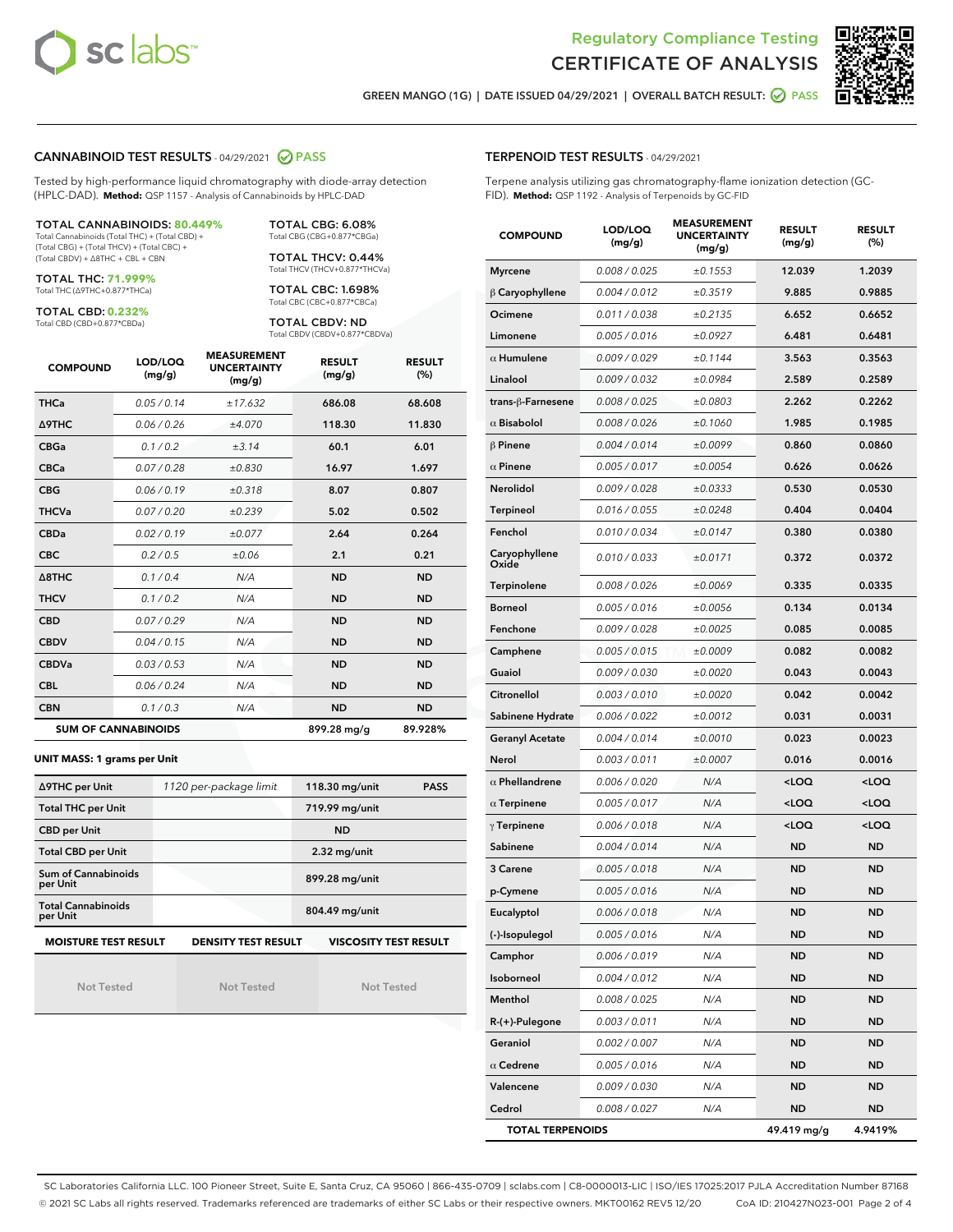



GREEN MANGO (1G) | DATE ISSUED 04/29/2021 | OVERALL BATCH RESULT: 2 PASS

#### CATEGORY 1 PESTICIDE TEST RESULTS - 04/29/2021 2 PASS

Pesticide and plant growth regulator analysis utilizing high-performance liquid chromatography-mass spectrometry (HPLC-MS) or gas chromatography-mass spectrometry (GC-MS). \*GC-MS utilized where indicated. **Method:** QSP 1212 - Analysis of Pesticides and Mycotoxins by LC-MS or QSP 1213 - Analysis of Pesticides by GC-MS

| <b>COMPOUND</b>             | LOD/LOQ<br>$(\mu g/g)$ | <b>ACTION</b><br><b>LIMIT</b><br>$(\mu g/g)$ | <b>MEASUREMENT</b><br><b>UNCERTAINTY</b><br>$(\mu g/g)$ | <b>RESULT</b><br>$(\mu g/g)$ | <b>RESULT</b> |
|-----------------------------|------------------------|----------------------------------------------|---------------------------------------------------------|------------------------------|---------------|
| Aldicarb                    | 0.03 / 0.08            | $\ge$ LOD                                    | N/A                                                     | <b>ND</b>                    | <b>PASS</b>   |
| Carbofuran                  | 0.02/0.05              | $>$ LOD                                      | N/A                                                     | <b>ND</b>                    | <b>PASS</b>   |
| Chlordane*                  | 0.03 / 0.08            | $\ge$ LOD                                    | N/A                                                     | <b>ND</b>                    | <b>PASS</b>   |
| Chlorfenapyr*               | 0.03/0.10              | $>$ LOD                                      | N/A                                                     | <b>ND</b>                    | <b>PASS</b>   |
| Chlorpyrifos                | 0.02 / 0.06            | $\geq$ LOD                                   | N/A                                                     | <b>ND</b>                    | <b>PASS</b>   |
| Coumaphos                   | 0.02 / 0.07            | $\ge$ LOD                                    | N/A                                                     | <b>ND</b>                    | <b>PASS</b>   |
| Daminozide                  | 0.02 / 0.07            | $\ge$ LOD                                    | N/A                                                     | <b>ND</b>                    | <b>PASS</b>   |
| <b>DDVP</b><br>(Dichlorvos) | 0.03/0.09              | $\ge$ LOD                                    | N/A                                                     | <b>ND</b>                    | <b>PASS</b>   |
| Dimethoate                  | 0.03/0.08              | $>$ LOD                                      | N/A                                                     | <b>ND</b>                    | <b>PASS</b>   |
| Ethoprop(hos)               | 0.03/0.10              | $\ge$ LOD                                    | N/A                                                     | <b>ND</b>                    | <b>PASS</b>   |
| Etofenprox                  | 0.02 / 0.06            | $\ge$ LOD                                    | N/A                                                     | <b>ND</b>                    | <b>PASS</b>   |
| Fenoxycarb                  | 0.03 / 0.08            | $\ge$ LOD                                    | N/A                                                     | <b>ND</b>                    | <b>PASS</b>   |
| Fipronil                    | 0.03/0.08              | $>$ LOD                                      | N/A                                                     | <b>ND</b>                    | <b>PASS</b>   |
| Imazalil                    | 0.02 / 0.06            | $\ge$ LOD                                    | N/A                                                     | <b>ND</b>                    | <b>PASS</b>   |
| Methiocarb                  | 0.02 / 0.07            | $\ge$ LOD                                    | N/A                                                     | <b>ND</b>                    | <b>PASS</b>   |
| Methyl<br>parathion         | 0.03/0.10              | $\ge$ LOD                                    | N/A                                                     | <b>ND</b>                    | <b>PASS</b>   |
| <b>Mevinphos</b>            | 0.03/0.09              | $>$ LOD                                      | N/A                                                     | <b>ND</b>                    | <b>PASS</b>   |
| Paclobutrazol               | 0.02 / 0.05            | $\ge$ LOD                                    | N/A                                                     | <b>ND</b>                    | <b>PASS</b>   |
| Propoxur                    | 0.03/0.09              | $\ge$ LOD                                    | N/A                                                     | <b>ND</b>                    | <b>PASS</b>   |
| Spiroxamine                 | 0.03 / 0.08            | $\ge$ LOD                                    | N/A                                                     | <b>ND</b>                    | <b>PASS</b>   |
| Thiacloprid                 | 0.03/0.10              | $\ge$ LOD                                    | N/A                                                     | <b>ND</b>                    | <b>PASS</b>   |

#### CATEGORY 2 PESTICIDE TEST RESULTS - 04/29/2021 @ PASS

| <b>COMPOUND</b>          | LOD/LOQ<br>$(\mu g/g)$ | <b>ACTION</b><br><b>LIMIT</b><br>$(\mu g/g)$ | <b>MEASUREMENT</b><br><b>UNCERTAINTY</b><br>$(\mu g/g)$ | <b>RESULT</b><br>$(\mu g/g)$ | <b>RESULT</b> |
|--------------------------|------------------------|----------------------------------------------|---------------------------------------------------------|------------------------------|---------------|
| Abamectin                | 0.03/0.10              | 0.1                                          | N/A                                                     | <b>ND</b>                    | <b>PASS</b>   |
| Acephate                 | 0.02/0.07              | 0.1                                          | N/A                                                     | <b>ND</b>                    | <b>PASS</b>   |
| Acequinocyl              | 0.02/0.07              | 0.1                                          | N/A                                                     | <b>ND</b>                    | <b>PASS</b>   |
| Acetamiprid              | 0.02/0.05              | 0.1                                          | N/A                                                     | <b>ND</b>                    | <b>PASS</b>   |
| Azoxystrobin             | 0.02/0.07              | 0.1                                          | N/A                                                     | <b>ND</b>                    | <b>PASS</b>   |
| <b>Bifenazate</b>        | 0.01/0.04              | 0.1                                          | N/A                                                     | <b>ND</b>                    | <b>PASS</b>   |
| <b>Bifenthrin</b>        | 0.02 / 0.05            | 3                                            | N/A                                                     | <b>ND</b>                    | <b>PASS</b>   |
| <b>Boscalid</b>          | 0.03/0.09              | 0.1                                          | N/A                                                     | <b>ND</b>                    | <b>PASS</b>   |
| Captan                   | 0.19/0.57              | 0.7                                          | N/A                                                     | <b>ND</b>                    | <b>PASS</b>   |
| Carbaryl                 | 0.02/0.06              | 0.5                                          | N/A                                                     | <b>ND</b>                    | <b>PASS</b>   |
| Chlorantranilip-<br>role | 0.04/0.12              | 10                                           | N/A                                                     | <b>ND</b>                    | <b>PASS</b>   |
| Clofentezine             | 0.03/0.09              | 0.1                                          | N/A                                                     | <b>ND</b>                    | <b>PASS</b>   |

| <b>COMPOUND</b>               | LOD/LOQ<br>(µg/g) | <b>ACTION</b><br>LIMIT<br>$(\mu g/g)$ | <b>MEASUREMENT</b><br><b>UNCERTAINTY</b><br>$(\mu g/g)$ | <b>RESULT</b><br>(µg/g) | <b>RESULT</b> |
|-------------------------------|-------------------|---------------------------------------|---------------------------------------------------------|-------------------------|---------------|
| Cyfluthrin                    | 0.12 / 0.38       | 2                                     | N/A                                                     | <b>ND</b>               | <b>PASS</b>   |
| Cypermethrin                  | 0.11 / 0.32       | $\mathcal{I}$                         | N/A                                                     | <b>ND</b>               | <b>PASS</b>   |
| Diazinon                      | 0.02 / 0.05       | 0.1                                   | N/A                                                     | <b>ND</b>               | <b>PASS</b>   |
| Dimethomorph                  | 0.03 / 0.09       | 2                                     | N/A                                                     | <b>ND</b>               | <b>PASS</b>   |
| Etoxazole                     | 0.02 / 0.06       | 0.1                                   | N/A                                                     | <b>ND</b>               | <b>PASS</b>   |
| Fenhexamid                    | 0.03 / 0.09       | 0.1                                   | N/A                                                     | <b>ND</b>               | <b>PASS</b>   |
| Fenpyroximate                 | 0.02 / 0.06       | 0.1                                   | N/A                                                     | <b>ND</b>               | <b>PASS</b>   |
| Flonicamid                    | 0.03 / 0.10       | 0.1                                   | N/A                                                     | <b>ND</b>               | <b>PASS</b>   |
| Fludioxonil                   | 0.03 / 0.10       | 0.1                                   | N/A                                                     | <b>ND</b>               | <b>PASS</b>   |
| Hexythiazox                   | 0.02 / 0.07       | 0.1                                   | N/A                                                     | <b>ND</b>               | <b>PASS</b>   |
| Imidacloprid                  | 0.04 / 0.11       | 5                                     | N/A                                                     | <b>ND</b>               | <b>PASS</b>   |
| Kresoxim-methyl               | 0.02 / 0.07       | 0.1                                   | N/A                                                     | <b>ND</b>               | <b>PASS</b>   |
| Malathion                     | 0.03 / 0.09       | 0.5                                   | N/A                                                     | <b>ND</b>               | <b>PASS</b>   |
| Metalaxyl                     | 0.02 / 0.07       | $\overline{c}$                        | N/A                                                     | <b>ND</b>               | <b>PASS</b>   |
| Methomyl                      | 0.03 / 0.10       | $\mathcal{I}$                         | N/A                                                     | <b>ND</b>               | <b>PASS</b>   |
| Myclobutanil                  | 0.03 / 0.09       | 0.1                                   | N/A                                                     | <b>ND</b>               | <b>PASS</b>   |
| Naled                         | 0.02 / 0.07       | 0.1                                   | N/A                                                     | <b>ND</b>               | <b>PASS</b>   |
| Oxamyl                        | 0.04 / 0.11       | 0.5                                   | N/A                                                     | <b>ND</b>               | <b>PASS</b>   |
| Pentachloronitro-<br>benzene* | 0.03/0.09         | 0.1                                   | N/A                                                     | <b>ND</b>               | <b>PASS</b>   |
| Permethrin                    | 0.04 / 0.12       | 0.5                                   | N/A                                                     | <b>ND</b>               | <b>PASS</b>   |
| Phosmet                       | 0.03 / 0.10       | 0.1                                   | N/A                                                     | <b>ND</b>               | <b>PASS</b>   |
| Piperonylbu-<br>toxide        | 0.02 / 0.07       | 3                                     | N/A                                                     | <b>ND</b>               | <b>PASS</b>   |
| Prallethrin                   | 0.03 / 0.08       | 0.1                                   | N/A                                                     | <b>ND</b>               | <b>PASS</b>   |
| Propiconazole                 | 0.02 / 0.07       | 0.1                                   | N/A                                                     | <b>ND</b>               | <b>PASS</b>   |
| Pyrethrins                    | 0.04 / 0.12       | 0.5                                   | N/A                                                     | <b>ND</b>               | <b>PASS</b>   |
| Pyridaben                     | 0.02 / 0.07       | 0.1                                   | N/A                                                     | <b>ND</b>               | <b>PASS</b>   |
| Spinetoram                    | 0.02 / 0.07       | 0.1                                   | N/A                                                     | <b>ND</b>               | <b>PASS</b>   |
| Spinosad                      | 0.02 / 0.07       | 0.1                                   | N/A                                                     | <b>ND</b>               | <b>PASS</b>   |
| Spiromesifen                  | 0.02 / 0.05       | 0.1                                   | N/A                                                     | <b>ND</b>               | <b>PASS</b>   |
| Spirotetramat                 | 0.02 / 0.06       | 0.1                                   | N/A                                                     | <b>ND</b>               | <b>PASS</b>   |
| Tebuconazole                  | 0.02 / 0.07       | 0.1                                   | N/A                                                     | <b>ND</b>               | <b>PASS</b>   |
| Thiamethoxam                  | 0.03 / 0.10       | 5                                     | N/A                                                     | <b>ND</b>               | <b>PASS</b>   |
| Trifloxystrobin               | 0.03 / 0.08       | 0.1                                   | N/A                                                     | <b>ND</b>               | <b>PASS</b>   |

SC Laboratories California LLC. 100 Pioneer Street, Suite E, Santa Cruz, CA 95060 | 866-435-0709 | sclabs.com | C8-0000013-LIC | ISO/IES 17025:2017 PJLA Accreditation Number 87168 © 2021 SC Labs all rights reserved. Trademarks referenced are trademarks of either SC Labs or their respective owners. MKT00162 REV5 12/20 CoA ID: 210427N023-001 Page 3 of 4